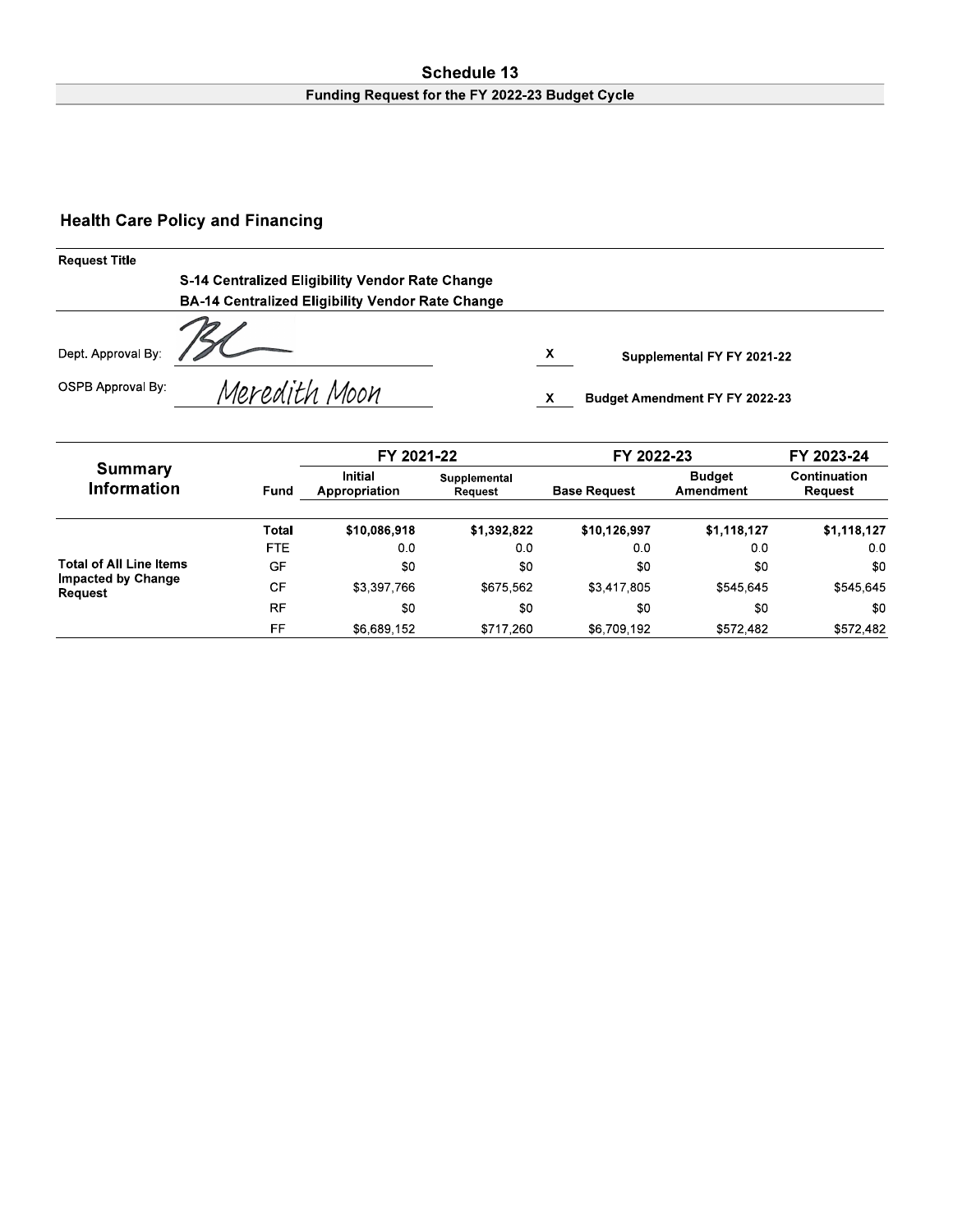|                                                                                   |                                                                | FY 2021-22                      |                                                                | FY 2022-23          | FY 2023-24                 |                         |  |
|-----------------------------------------------------------------------------------|----------------------------------------------------------------|---------------------------------|----------------------------------------------------------------|---------------------|----------------------------|-------------------------|--|
| <b>Line Item</b><br><b>Information</b>                                            | Fund                                                           | <b>Initial</b><br>Appropriation | Supplemental<br>Request                                        | <b>Base Request</b> | <b>Budget</b><br>Amendment | Continuation<br>Request |  |
|                                                                                   |                                                                |                                 |                                                                |                     |                            |                         |  |
| 01. Executive Director's Office - Centralized Eligibility Vendor Contract Project |                                                                |                                 |                                                                |                     |                            |                         |  |
|                                                                                   | <b>Total</b>                                                   | \$5,053,644                     | \$1,278,649                                                    | \$5,093,723         | \$1,028,677                | \$1,028,677             |  |
|                                                                                   | <b>FTE</b>                                                     | 0.0                             | 0 <sub>0</sub>                                                 | 0 <sub>0</sub>      | 0.0                        | 0.0                     |  |
|                                                                                   | GF                                                             | \$0                             | \$0                                                            | \$0                 | \$0                        | \$0                     |  |
|                                                                                   | <b>CF</b>                                                      | \$1,745,342                     | \$639,324                                                      | \$1,765,381         | \$514,338                  | \$514,338               |  |
|                                                                                   | <b>RF</b>                                                      | \$0                             | \$0                                                            | \$0                 | \$0                        | \$0                     |  |
|                                                                                   | FF                                                             | \$3,308,302                     | \$639,325                                                      | \$3,328,342         | \$514,339                  | \$514,339               |  |
| 05. Indigent Care Program - Children's Basic Health Plan Administration           |                                                                |                                 |                                                                |                     |                            |                         |  |
|                                                                                   | <b>Total</b>                                                   | \$5,033,274                     | \$114,173                                                      | \$5,033,274         | \$89,450                   | \$89,450                |  |
|                                                                                   | <b>FTE</b>                                                     | 0.0                             | 0 <sub>0</sub>                                                 | 0 <sub>0</sub>      | 0.0                        | 0.0                     |  |
|                                                                                   | GF                                                             | \$0                             | \$0                                                            | \$0                 | \$0                        | \$0                     |  |
|                                                                                   | <b>CF</b>                                                      | \$1,652,424                     | \$36,238                                                       | \$1,652,424         | \$31,307                   | \$31,307                |  |
|                                                                                   | <b>RF</b>                                                      | \$0                             | \$0                                                            | \$0                 | \$0                        | \$0                     |  |
|                                                                                   | FF                                                             | \$3,380,850                     | \$77,935                                                       | \$3,380,850         | \$58,143                   | \$58,143                |  |
|                                                                                   |                                                                |                                 | <b>Auxiliary Data</b>                                          |                     |                            |                         |  |
| <b>Requires Legislation?</b>                                                      | <b>NO</b>                                                      |                                 |                                                                |                     |                            |                         |  |
| Type of Request?                                                                  | Health Care Policy and Financing<br><b>Prioritized Request</b> |                                 | <b>Interagency Approval or</b><br><b>Related Schedule 13s:</b> |                     | None                       |                         |  |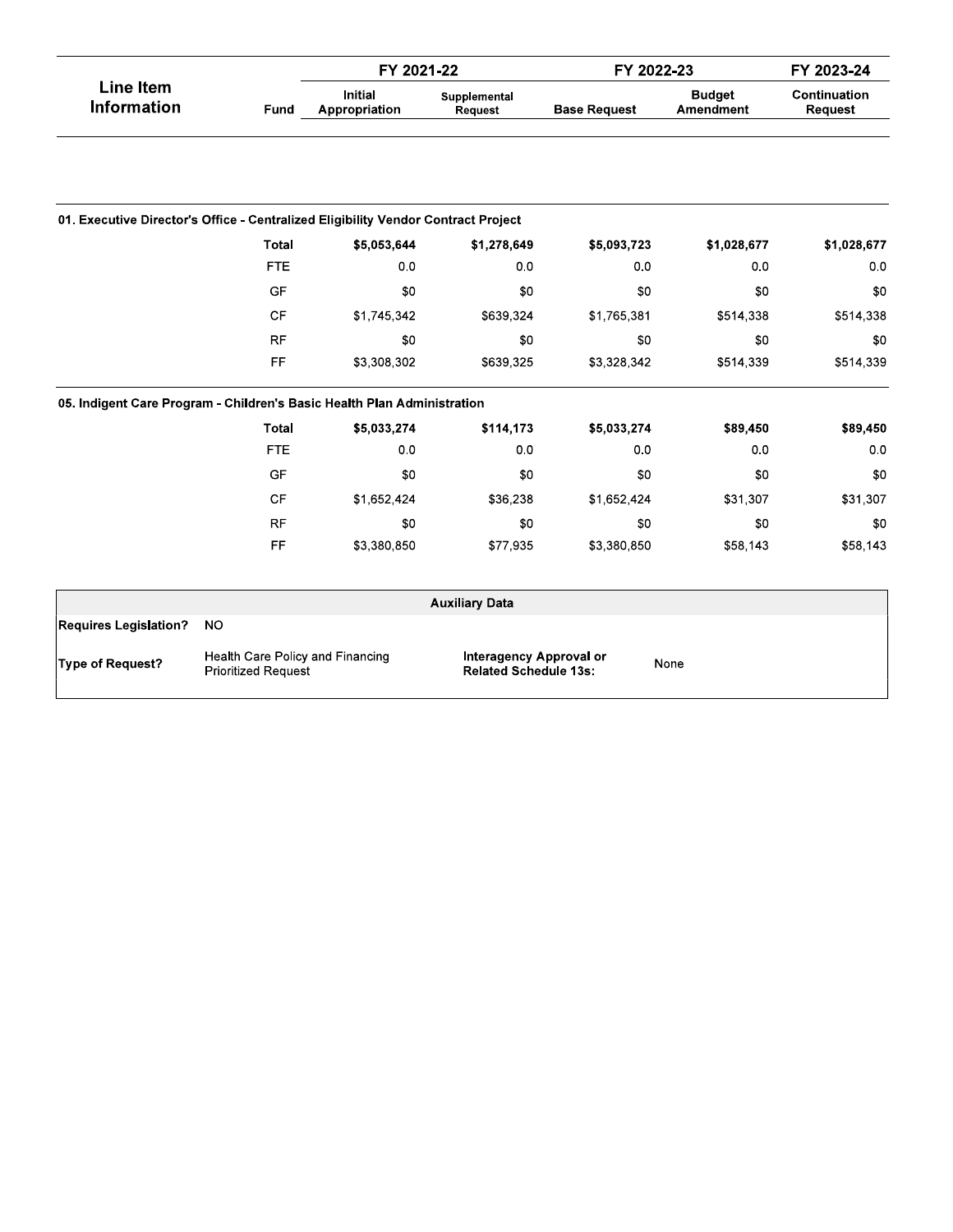Department of Health Care Policy & Financing **Jared Polis**

FY 2021-22 and FY 2022-23 Funding Request





Governor

**Kim Bimestefer** Executive Director

### **Department Priority: S-14, BA-14 Request Detail: Centralized Eligibility Vendor Rate Change**

| Summary of Funding Change for FY 2021-22 and FY 2022-23 |               |                           |             |  |  |  |  |
|---------------------------------------------------------|---------------|---------------------------|-------------|--|--|--|--|
|                                                         |               | <b>Incremental Change</b> |             |  |  |  |  |
|                                                         | FY 2021-22    | FY 2021-22                | FY 2022-23  |  |  |  |  |
|                                                         | Appropriation | <b>Request</b>            | Request     |  |  |  |  |
| <b>Total Funds</b>                                      | \$10,086,918  | \$1,392,822               | \$1,118,127 |  |  |  |  |
| <b>FTE</b>                                              | 0.0           | 0.0                       | 0.0         |  |  |  |  |
| <b>General Fund</b>                                     | \$0           | \$0                       | \$0         |  |  |  |  |
| <b>Cash Funds</b>                                       | \$3,397,766   | \$675,562                 | \$545,645   |  |  |  |  |
| <b>Reappropriated Funds</b>                             | \$0           | \$0                       | \$0         |  |  |  |  |
| <b>Federal Funds</b>                                    | \$6,689,152   | \$717,260                 | \$572,482   |  |  |  |  |

#### *Summary of Request*

The Department of Health Care Policy & Financing (the department) requests additional spending authority in FY 2021-22 and ongoing to reimburse the department's centralized eligibility vendor for eligibility and enrollment services provided to applicants and clients eligible for Medicaid and the Children's Health Insurance Program (referred to in Colorado as the Child Health Plan Plus, or "CHP+"). These services include a customer service center for eligibility and enrollment assistance, eligibility determination and case maintenance for Medicaid Buy-In programs, administration of Medicaid Buy-In premium payments and CHP+ enrollment fees, and resolution of eligibility-related disputes. The Centers for Medicare and Medicaid Services (CMS) required a change to the centralized eligibility vendor's cost allocation methodology, resulting in a significant increase in reimbursement for which the department has insufficient spending authority. Without additional spending authority, the department will be unable to fully reimburse the centralized eligibility vendor and will be out of compliance with the cost allocation methodology, risking a federal audit finding and loss of federal funds.

Cash funds included in this request are the Healthcare Affordability and Sustainability Fee (HAS Fee) and the Children's Basic Health Plan (CBHP) cash funds. This request represents less than a 0.5% increase to the department's budget.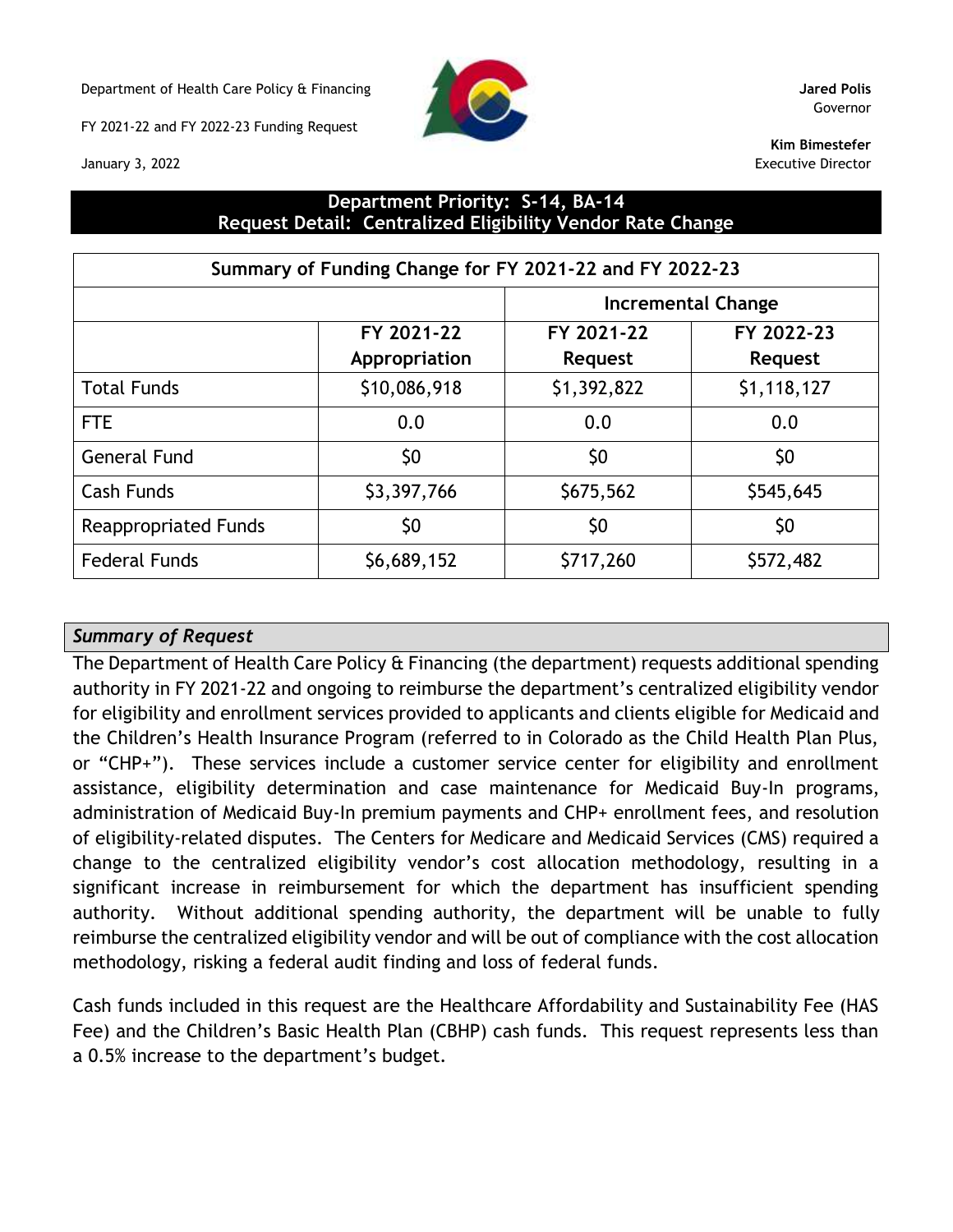#### *Current Program*

The department's centralized eligibility vendor provides eligibility and enrollment services for Colorado's Medicaid and CHP+ medical assistance programs. These services include eligibility determination and case maintenance for Medicaid Buy-In programs, administering monthly premium payments for Medicaid Buy-In programs and annual enrollment fees for CHP+, managing the appeals and grievances process for eligibility and enrollment disputes, and processing CHP+ manual enrollment and disenrollment. The centralized eligibility vendor also runs the state's central customer service center for Medicaid and CHP+ eligibility and enrollment assistance, which processes over-the-phone medical assistance applications and renewals, assists callers with completing online and paper applications for medical assistance, assists with making premium and enrollment fee payments, provides information on department programs and eligibility requirements, and processes case updates such as address and income changes.

The centralized eligibility vendor is reimbursed according to a cost allocation methodology approved by the Centers for Medicare and Medicaid Services (CMS) in the department's Public Assistance Cost Allocation Plan (PACAP) pursuant to 42 CFR 433.34. The methodology requires the vendor to report the direct cost of providing services including salaries, benefits, supplies, and travel. The direct cost is then inflated by an indirect cost rate to account for overhead and general administrative expenses. Finally, the total of the direct and indirect costs is split into a state and federal share of costs using a federal financial participation (FFP) rate. The FFP rate is determined by an ongoing Random Moment Time Study (RMTS) conducted on vendor staff to estimate time spent on different activities. Some activities are eligible for a 75% enhanced Medicaid administration FFP rate such as reviewing applications and processing eligibility determinations; some are eligible for a 50% standard Medicaid administration FFP rate such as staff training and general administration; and some are eligible for a variable CHP+ FFP rate such as processing manual enrollment and disenrollment for CHP+.

The General Assembly approved initial funding for the centralized eligibility vendor in H.B. 09- 1293 "Medicaid Hospital Provider Fee" and additional funding in S.B. 13-200 "Expand Medicaid Eligibility" to assist county departments of social services with increased eligibility determination and case maintenance duties arising from these bills' caseload increases. The centralized eligibility vendor was re-procured in FY 2015-16 and its role evolved to take on a narrower set of duties in response to county feedback and vendor performance metrics. To reflect this, the General Assembly approved the department's FY 2016-17 R-7 "County Administration Financing" and since then, the role of the centralized eligibility vendor has remained substantially the same and funding has remained at a constant level.

*Problem or Opportunity*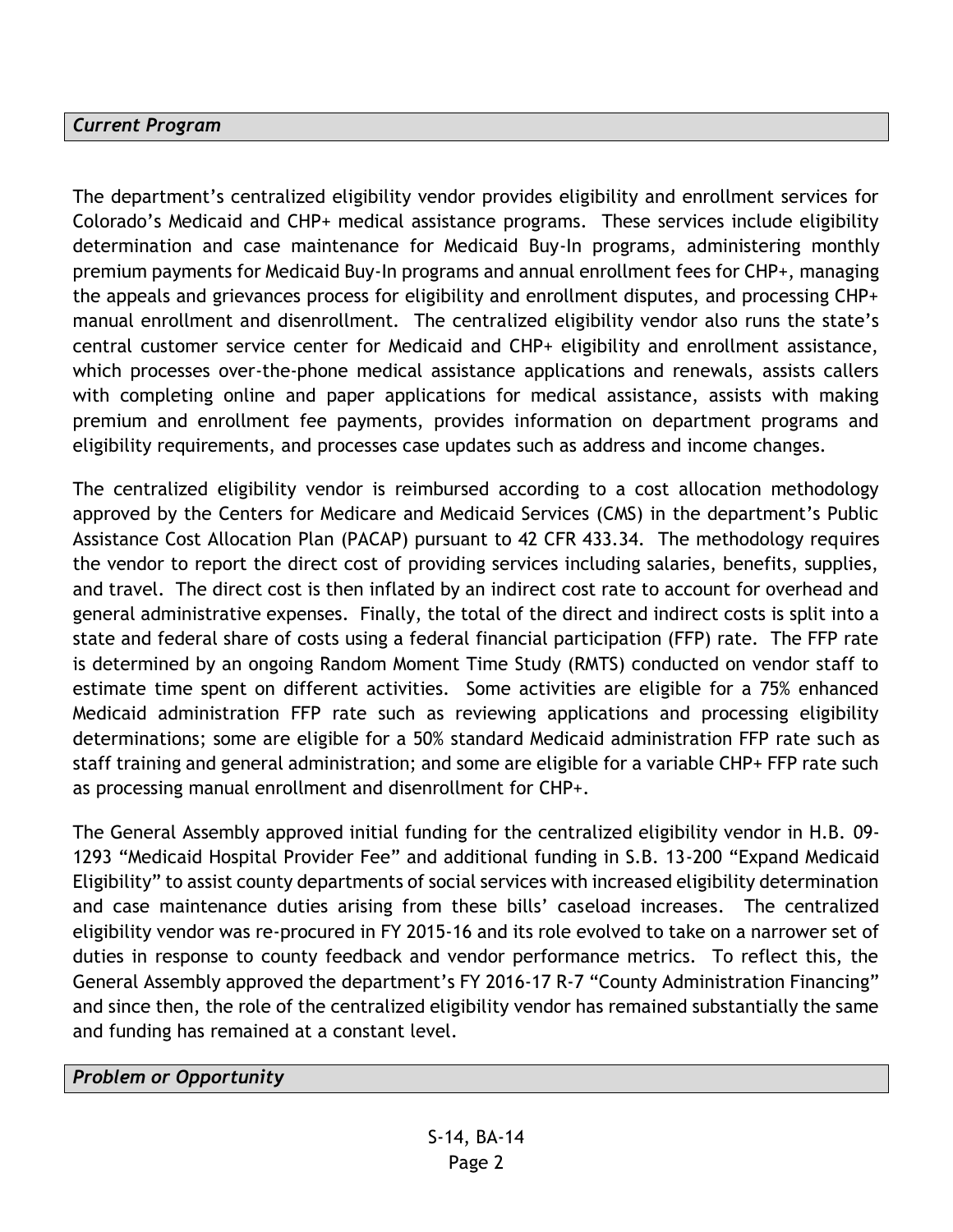The department has insufficient spending authority to fully reimburse the centralized eligibility vendor due to a CMS-required change in the vendor's cost allocation methodology. Specifically, CMS required a change in the vendor's indirect cost rate from 10% to 33% of the total direct costs, resulting in a significant increase in reimbursement for indirect costs.

After the centralized eligibility vendor was re-procured in FY 2015-16, the department worked with CMS to create a cost allocation methodology that became effective July 1, 2016. In the methodology, the department elected to use the generic 10% de minimis rate to calculate indirect costs per 2 CFR 200.414(f). However, CMS was later informed by the Division of Cost Allocation Services of the United States Department of Health and Human Services that the vendor did not qualify for the de minimis rate because the vendor had a previously approved federal indirect cost rate of 33%. Therefore, CMS required the department to update the cost allocation methodology using the higher indirect cost rate, and this new version of the methodology was approved by CMS in July 2021. The new indirect cost rate applies to all centralized eligibility vendor reimbursements made after the updated cost allocation methodology was approved.

## *Proposed Solution*

The department requests \$1,392,822 total funds in FY 2021-22, including \$0 General Fund, and \$1,118,127 total funds in FY 2022-23 (and ongoing), including \$0 General Fund, to fully reimburse the centralized eligibility vendor for increased indirect costs due to the CMS-required change in the indirect cost rate from 10% to 33%.

If this request is not approved, the department will have insufficient spending authority to fully reimburse the centralized eligibility vendor using the CMS-required indirect cost rate of 33%. This will put the department out of compliance with the CMS-approved cost allocation methodology for the centralized eligibility vendor in the department's PACAP. For the department to claim federal matching funds for Medicaid administrative expenditures, costs must be supported by an approved allocation methodology and procedure for identifying and measuring costs. Thus, being out of compliance with the approved methodology will put the department at risk of federal audit findings and loss of federal matching funds.

This request is a technical funding adjustment due to a federal mandate and therefore is not reflected on the OSPB evidence continuum.

#### *Anticipated Outcomes*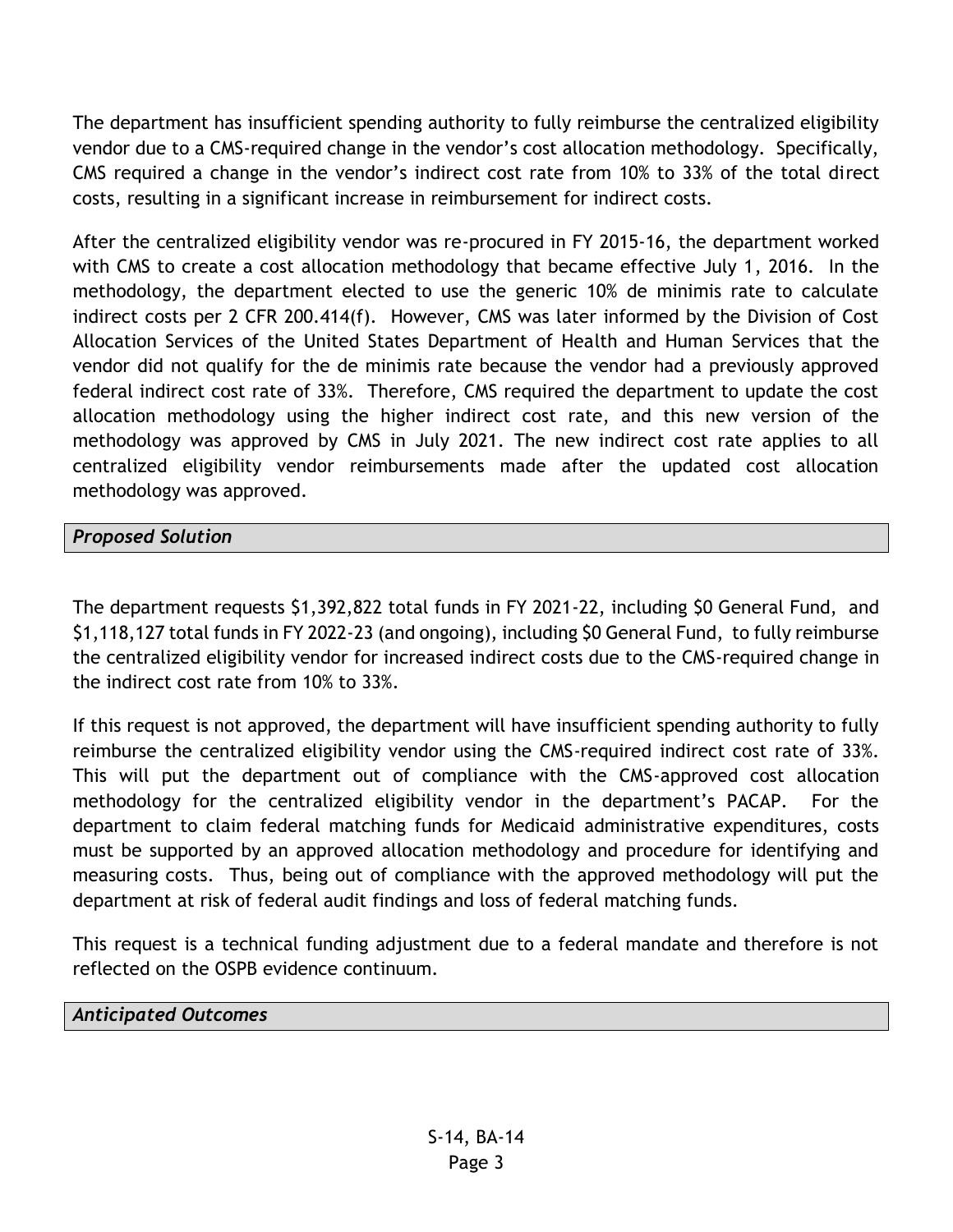If approved, the department anticipates this request will allow full reimbursement of the centralized eligibility vendor for increased indirect costs due to the CMS-required change in the indirect cost rate. The centralized eligibility vendor will be able to continue providing critical eligibility and enrollment services to clients and applicants of the department's medical assistance programs including the customer service center, case maintenance services, premium and enrollment fee administration, and resolution of appeals and grievances. The department anticipates this request will allow continued compliance with the CMS-approved cost allocation methodology for the centralized eligibility vendor and therefore avoid the potential for federal audit findings and loss of federal funds.

This request links to the Operational Excellence and Customer Service Pillar of the department's FY 2021-22 Performance Plan by providing excellent customer service to members of the department's medical assistance programs and ensuring compliant practices with federal partners. This request will help provide excellent customer service and person- and familycentered practices by ensuring funding for the centralized eligibility vendor is secure and critical eligibility and enrollment services are continued for clients and applicants of the Medicaid and CHP+ programs. This request will ensure compliance with CMS-required changes to the centralized eligibility vendor's cost allocation plan and ensure the department can continue claiming federal funds for approved Medicaid administrative expenditures.

#### *Assumptions and Calculations*

Detailed calculations can be found in the attached appendix.

Tables 1.1 and 1.2 show a summary of the request by line item. Funding requested in the department's Centralized Eligibility Vendor Contract Project line item is for the portion of increased indirect costs allocable to the Medicaid program. Funding requested in the department's Children's Basic Health Plan Administration line item is for the portion of increased indirect costs allocable to the CHP+ program. Per the CMS-approved cost allocation methodology, the department assumes indirect costs allocable to the Medicaid program are eligible for 50% FFP, and indirect costs allocable to the CHP+ program are eligible for the variable CHP+ FFP rate. The CHP+ FFP rate is higher during the COVID-19 Public Health Emergency which the department assumes will continue until March 31, 2022, resulting in a blended CHP+ FFP rate of 68.26% for FY 2021-22. The department assumes the CHP+ FFP rate will revert to the standard 65% for FY 2022-23 and ongoing.

Tables 2.1 and 2.2 show a summary of the request by initiative. For FY 2021-22, the department requests additional funding to cover increased indirect costs for the centralized eligibility vendor for services provided in FY 2021-22 plus services provided in the final quarter of FY 2020-21 (between April 1, 2021 and June 30, 2021). Costs for the centralized eligibility vendor are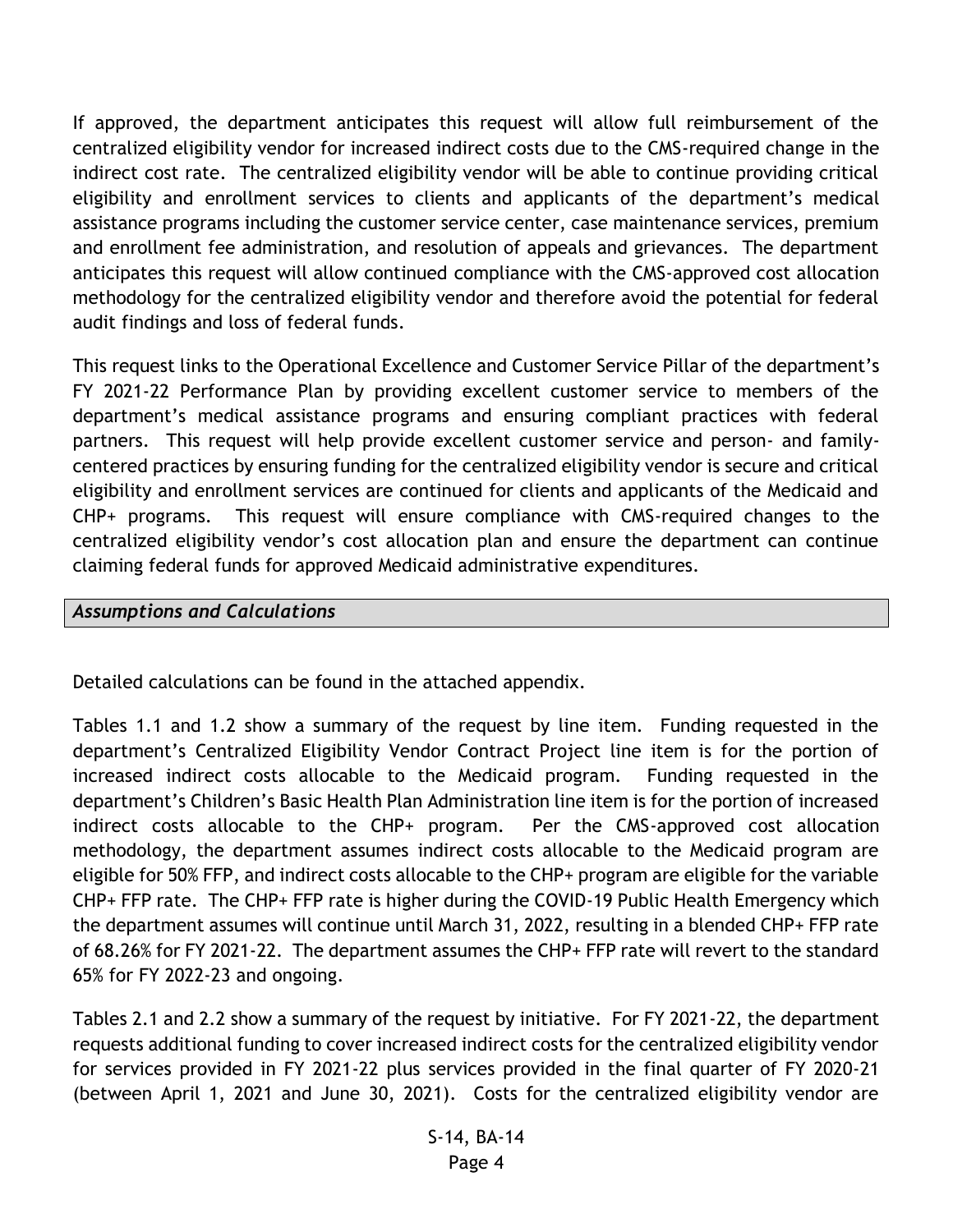finalized on a quarterly basis, and costs for the final quarter of FY 2020-21 were finalized after CMS approved the updated cost allocation methodology in July 2021. Thus, the department assumes an increase in indirect costs should be included in the reconciliation payment for this quarter.

Table 3.1 shows the calculation of the Medicaid and CHP+ allocations of the estimated annual indirect cost increase. The department assumes the Medicaid and CHP+ allocation percentages will be the same as they were for FY 2020-21, which were based on the results of the centralized eligibility vendor RMTS in FY 2020-21. Table 3.2 shows the calculation of the Medicaid and CHP+ allocations for the final quarter of FY 2020-21, based on the RMTS results for just that quarter.

Table 4 shows the calculation of the estimated annual indirect cost increase. This is based on actual expenditures in FY 2020-21 recalculated using the higher indirect cost rate. The department is assuming expenditure in future years will be at similar levels to FY 2020-21 except will use the higher indirect cost rate. The recalculation of the fourth quarter in FY 2020-21 represents the actual reimbursement amount to the centralized eligibility vendor for that quarter since the department assumes the higher indirect cost rate should be in effect for that quarter. All other recalculated quarterly amounts in table 4 are hypothetical to create the annual estimate of the higher indirect cost. The recalculations were done by the department's cost allocation vendor which performs the calculations required by the centralized eligibility vendor's cost allocation methodology.

## *Supplemental, 1331 Supplemental or Budget Amendment Criteria*

This request meets supplemental criteria because new data resulting in substantive changes in funding needs was received in early FY 2021-22. The new data was CMS approval of the new indirect cost rate for the centralized eligibility vendor, which showed that an increase in spending authority will be needed to fully reimburse the vendor for administrative services provided to department programs.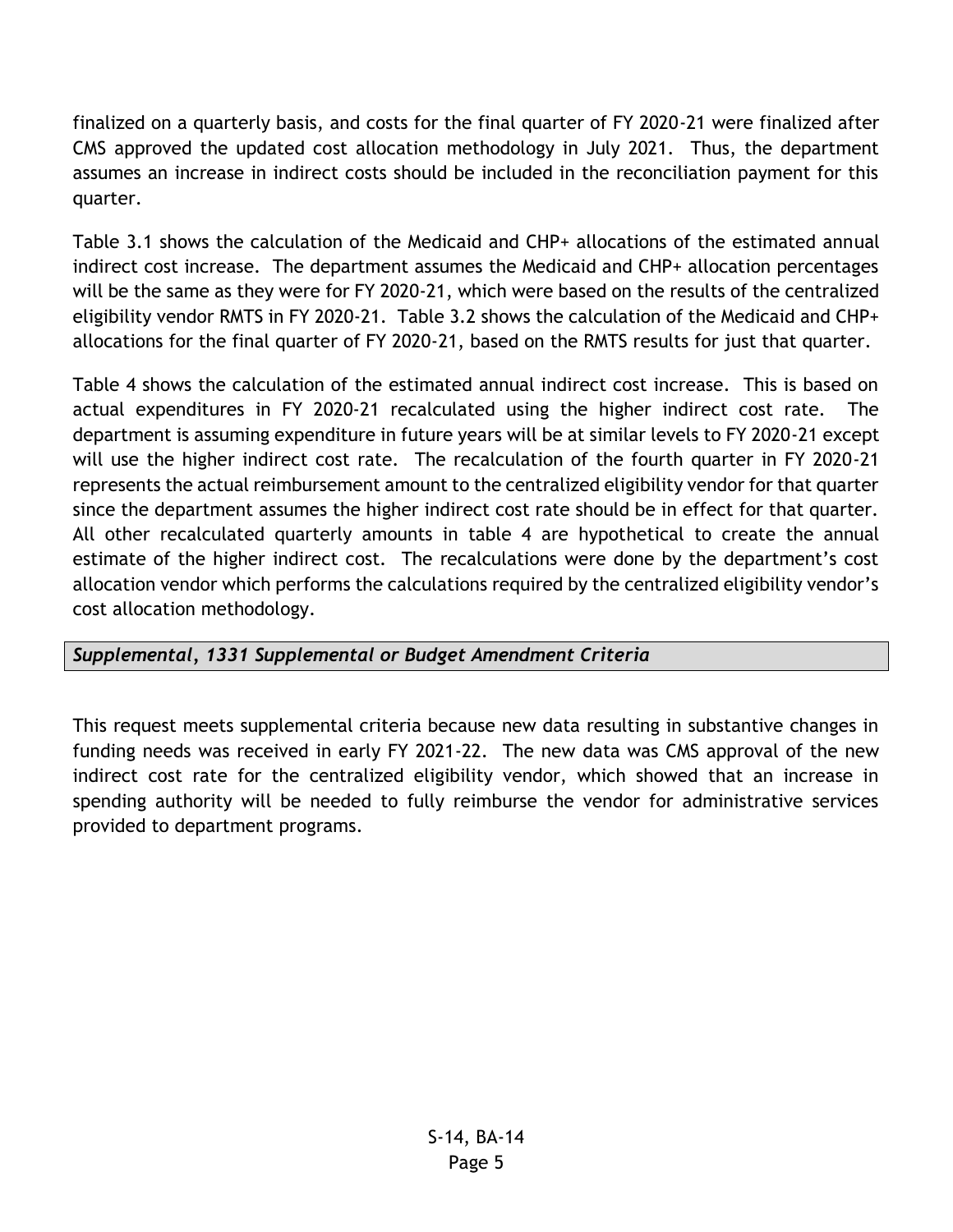|              | . .<br>Table 1.1<br>Summary by Line Item                                                                                                        |                    |            |              |                   |                            |                      |                 |                                                        |  |
|--------------|-------------------------------------------------------------------------------------------------------------------------------------------------|--------------------|------------|--------------|-------------------|----------------------------|----------------------|-----------------|--------------------------------------------------------|--|
|              | FY 2021-22                                                                                                                                      |                    |            |              |                   |                            |                      |                 |                                                        |  |
| <b>I</b> Row | Line Item                                                                                                                                       | <b>Total Funds</b> | <b>FTE</b> | General Fund | <b>Cash Funds</b> | Reappropriate  <br>d Funds | <b>Federal Funds</b> | <b>FFP Rate</b> | <b>Notes/Calculations</b>                              |  |
|              | $(1)$ Executive Director's Office; (D) Eligibility<br>A  Determinations and Client Services;<br>Centralized Eligibility Vendor Contract Project | \$1,278,649        | 0.0        | \$0          | \$639,324         | \$0                        | \$639,325            |                 | $50.00\%$ Sum of Table 2.1, Row A and Table 2.1, Row D |  |
| <sub>R</sub> | (5) Indigent Care Program; Children's Basic<br><b>Health Plan Administration</b>                                                                | \$114,173          | 0.0        | \$0          | \$36,238          | \$0                        | \$77,935             |                 | 68.26% Sum of Table 2.1, Row B and Table 2.1,          |  |
|              | Total Request                                                                                                                                   | \$1,392,822        | 0.0        | \$0          | \$675,562         | \$0                        | \$717,260            |                 | 51,50% Sum of Rows A and B                             |  |

|               | Table 1.2<br>Summary by Line Item<br>FY 2022-23 and Ongoing                                                                                                                  |             |     |     |           |     |           |  |                            |  |
|---------------|------------------------------------------------------------------------------------------------------------------------------------------------------------------------------|-------------|-----|-----|-----------|-----|-----------|--|----------------------------|--|
| <b>I</b> Rowl | Reappropriate Federal Funds<br><b>FFP Rate</b><br>Cash Funds<br><b>FTE</b><br><b>General Fund</b><br><b>Total Funds</b><br>Line Item<br><b>Notes/Calculations</b><br>d Funds |             |     |     |           |     |           |  |                            |  |
|               | $(1)$ Executive Director's Office; (D) Eligibility<br>A  Determinations and Client Services;<br>Centralized Eligibility Vendor Contract Project                              | \$1,028,677 | 0.0 | \$0 | \$514,338 | \$0 | \$514,339 |  | 50.00% Table 2.2, Row A    |  |
|               | $\begin{bmatrix} 1 & 2 \\ 3 & 4 \end{bmatrix}$ (5) Indigent Care Program; Children's Basic<br>Health Plan Administration                                                     | \$89,450    | 0.0 | \$0 | \$31,307  | \$0 | \$58,143  |  | 65.00% Table 2.2, Row B    |  |
|               | C   Total Request                                                                                                                                                            | \$1,118,127 | 0.0 | \$0 | \$545,645 | \$0 | \$572,482 |  | 51.20% Sum of Rows A and B |  |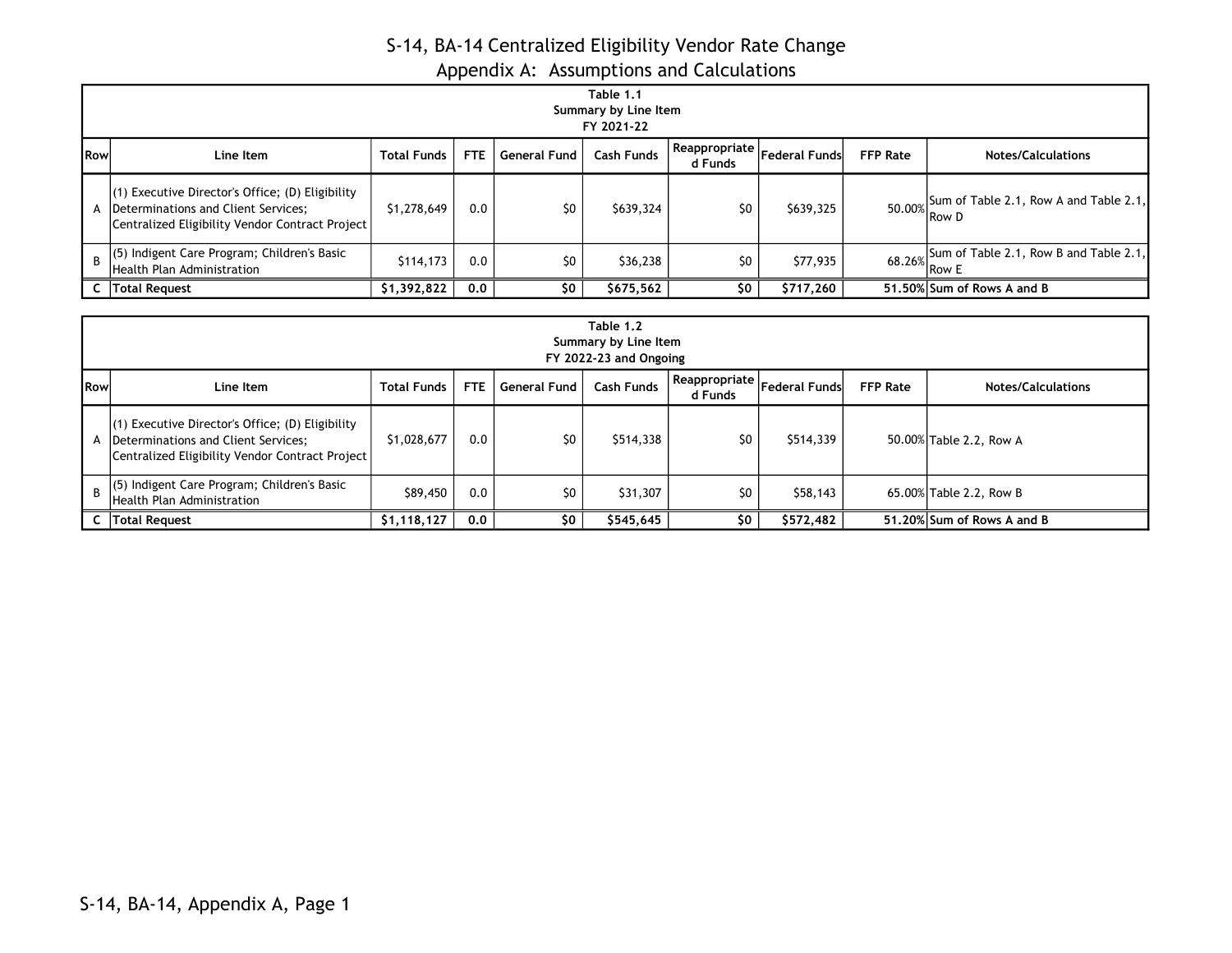|               | Table 2.1<br>Summary by Initiative<br>FY 2021-22                                              |                    |            |                     |                   |                                |                      |                 |                            |  |
|---------------|-----------------------------------------------------------------------------------------------|--------------------|------------|---------------------|-------------------|--------------------------------|----------------------|-----------------|----------------------------|--|
| <b>I</b> Rowl | Item                                                                                          | <b>Total Funds</b> | <b>FTE</b> | <b>General Fund</b> | <b>Cash Funds</b> | Reappropriated<br><b>Funds</b> | <b>Federal Funds</b> | <b>FFP Rate</b> | <b>Notes/Calculations</b>  |  |
|               | Centralized Eligibility Vendor - Estimated Annual Cost Increase for FY 2021-22                |                    |            |                     |                   |                                |                      |                 |                            |  |
|               | A Medicaid Share                                                                              | \$1,028,677        | 0.0        | \$0                 | \$514,338         | \$0                            | \$514,339            |                 | 50.00% Table 3.1, Row C    |  |
|               | B   CHP+ Share                                                                                | \$89,450           | 0.0        | \$0                 | \$28,391          | S0                             | \$61,059             |                 | 68.26% Table 3.1, Row E    |  |
|               | C Subtotal                                                                                    | \$1,118,127        | 0.0        | \$0                 | \$542,729         | \$0                            | \$575,398            |                 | 51.46% Sum of Rows A and B |  |
|               | Centralized Eligibility Vendor - Actual Cost Increase for QE 6/30/2021 Reconciliation Payment |                    |            |                     |                   |                                |                      |                 |                            |  |
|               | D   Medicaid Share                                                                            | \$249,972          | 0.0        | \$0                 | \$124,986         | \$0                            | \$124,986            |                 | 50.00% Table 3.2, Row C    |  |
|               | $E$ CHP+ Share                                                                                | \$24,723           | 0.0        | \$0                 | \$7,847           | \$0                            | \$16,876             |                 | 68.26% Table 3.2, Row E    |  |
|               | F Subtotal                                                                                    | \$274.695          | 0.0        | \$0                 | \$132,833         | \$0                            | \$141,862            |                 | 51.64% Sum of Rows D and E |  |
|               | G   Total Request                                                                             | \$1,392,822        | 0.0        | \$0                 | \$675,562         | \$0                            | \$717.260            |                 | 51,50% Sum of Rows C and F |  |

|              | Table 2.2<br>Summary by Initiative<br>FY 2022-23 and Ongoing                               |                    |       |              |                   |                                |               |                 |                            |  |
|--------------|--------------------------------------------------------------------------------------------|--------------------|-------|--------------|-------------------|--------------------------------|---------------|-----------------|----------------------------|--|
| <b>IRowl</b> | Item                                                                                       | <b>Total Funds</b> | FTE I | General Fund | <b>Cash Funds</b> | Reappropriated<br><b>Funds</b> | Federal Funds | <b>FFP Rate</b> | <b>Notes/Calculations</b>  |  |
|              | Centralized Eligibility Vendor - Estimated Annual Cost Increase for FY 2022-23 and Ongoing |                    |       |              |                   |                                |               |                 |                            |  |
|              | A Medicaid Share                                                                           | \$1,028,677        | 0.0   | \$0          | \$514,338         | S0                             | \$514,339     |                 | 50.00% Table 3.1, Row C    |  |
|              | B CHP+ Share                                                                               | \$89,450           | 0.0   | \$0          | \$31,307          | SO.                            | \$58,143      |                 | 65.00% Table 3.1, Row E    |  |
|              | C Subtotal                                                                                 | \$1,118,127        | 0.0   | \$0          | \$545,645         | \$0                            | \$572,482     |                 | 51.20% Sum of Rows A and B |  |
|              | D   Total Request                                                                          | \$1,118,127        | 0.0   | \$0          | \$545,645         | \$0                            | \$572,482     | 51.20% Row C    |                            |  |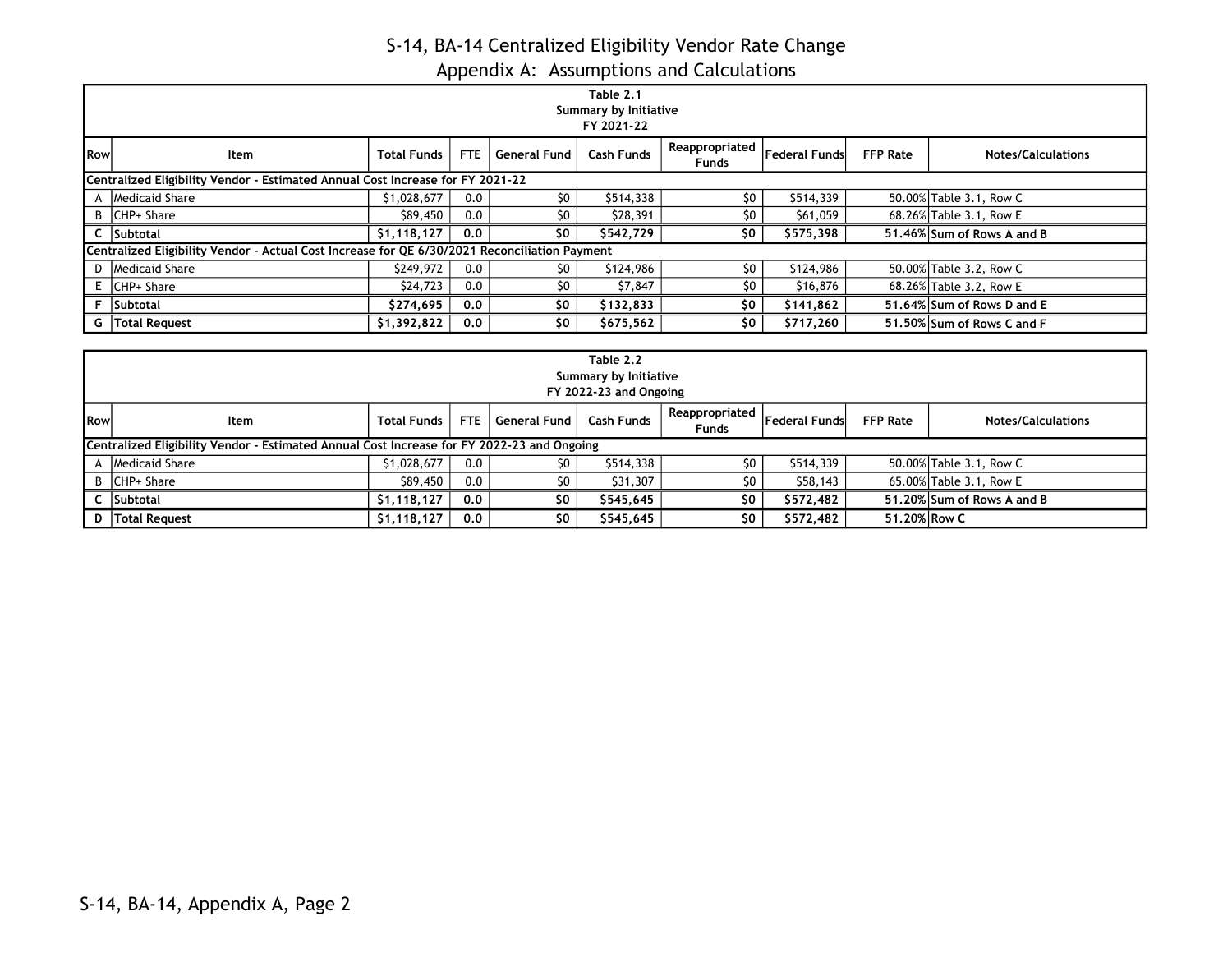|     | Table 3.1<br><b>Cost Allocation for Estimated Annual Increase</b> |             |                                                              |  |  |  |  |  |  |
|-----|-------------------------------------------------------------------|-------------|--------------------------------------------------------------|--|--|--|--|--|--|
| Row | Description                                                       | Value       | Source                                                       |  |  |  |  |  |  |
| A   | <b>Estimated Annual Cost Increase</b>                             |             | \$1,118,127 Table 4, Row O                                   |  |  |  |  |  |  |
| В   | Percentage Allocable to Medicaid                                  |             | 92% Based on FY 2020-21 Actuals for<br><b>Indirect Costs</b> |  |  |  |  |  |  |
|     | Dollar Amount Allocable to Medicaid                               | \$1,028,677 | <b>Row A * Row B</b>                                         |  |  |  |  |  |  |
| D   | Percentage Allocable to CHP+                                      | 8%          | Based on FY 2020-21 Actuals for<br><b>Indirect Costs</b>     |  |  |  |  |  |  |
| Е   | Dollar Amount Allocable to CHP+                                   |             | \$89,450   Row A * Row D                                     |  |  |  |  |  |  |

|     | Table 3.2                                  |          |                                                          |  |  |  |  |  |  |
|-----|--------------------------------------------|----------|----------------------------------------------------------|--|--|--|--|--|--|
|     | Cost Allocation for QE 6/30/2021 Increase  |          |                                                          |  |  |  |  |  |  |
| Row | <b>Description</b>                         | Value    | Source                                                   |  |  |  |  |  |  |
| A   | Actual Cost Increase for QE 6/30/2021      |          | \$274,695 Table 4, Row L                                 |  |  |  |  |  |  |
| B   | Percentage Allocable to Medicaid           |          | 91% Based on QE 6/30/2021 Actuals<br>lfor Indirect Costs |  |  |  |  |  |  |
|     | <b>Dollar Amount Allocable to Medicaid</b> |          | \$249,972   Row A * Row B                                |  |  |  |  |  |  |
| D   | Percentage Allocable to CHP+               | 9%       | Based on QE 6/30/2021 Actuals<br>lfor Indirect Costs     |  |  |  |  |  |  |
| F   | Dollar Amount Allocable to CHP+            | \$24,723 | <b>Row A * Row D</b>                                     |  |  |  |  |  |  |